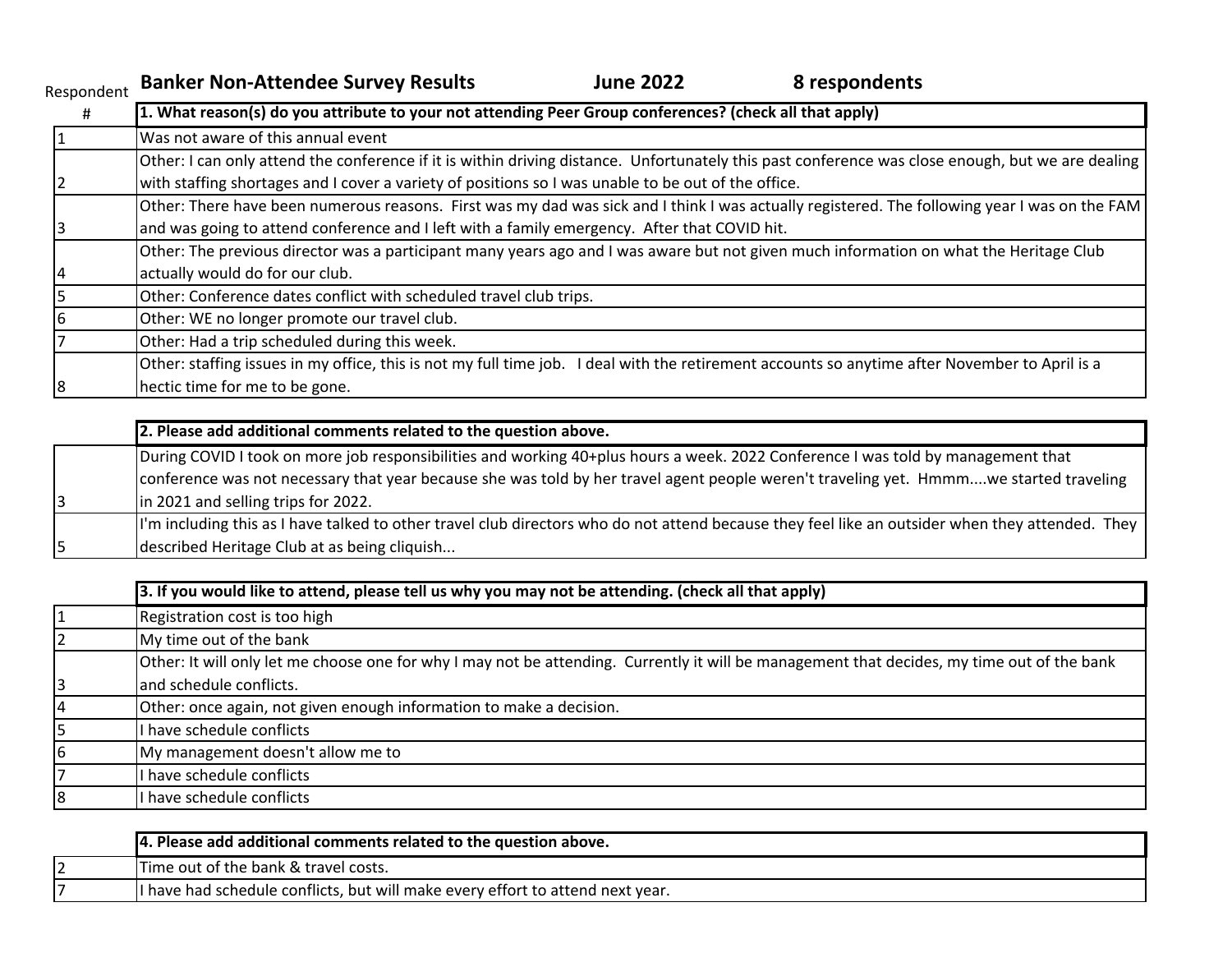5. Are you aware of HCI's numerous discounts and special offers for first-time attendees, multiple-delegate and retiring & successor delegate **registrations, and bank president registrations?**

|            | lNo        |
|------------|------------|
|            | Yes        |
| ۰          | Yes        |
| $\epsilon$ | <b>INo</b> |
| ب          | Yes        |
| 6          | Yes        |
|            | Yes        |
| 18         | Yes        |

|    | 6. Are you interested in learning more about these discounts? |
|----|---------------------------------------------------------------|
|    | Yes                                                           |
|    | lNo                                                           |
|    | lNo                                                           |
| 4  | <b>Yes</b>                                                    |
|    | Yes                                                           |
| 16 | l No                                                          |
|    | <b>No</b>                                                     |
| 8  | Yes                                                           |

| 7. What would it take for you attend the 2023 conference in Lafayette, LA February 27 to March 3?                                                 |
|---------------------------------------------------------------------------------------------------------------------------------------------------|
| It's not within driving distance from Wisconsin. Early on becoming our Heritage Club Director when the conference was in Branson, A group of      |
| Directors from lowa put together a bus ride for any Directors that wanted a bus ride from lowa. I was able to take part in that trip and it was a |
| great opportunity to get to know the other Directors on the bus.                                                                                  |
| Management approval and inside scheduling conflicts with other job responsibilities.                                                              |
| There will be a new club director beginning in 2023 as my retirement is at the end of this year. There may be interest on her part if more        |
| information about Heritage clubs is provided to her.                                                                                              |
| Planning to attend. Have only attend one conference, but thoroughly enjoyed it. Very educational and enjoyed sharing best practices with          |
| fellow bankers.                                                                                                                                   |
| the reason I don't usually go is because of scheduling issues in my office                                                                        |

| 8. If management approval is keeping you from attending, what would make your management approve your attendance?     |
|-----------------------------------------------------------------------------------------------------------------------|
| Right now with staff shortages I don't think there is much that can be done to make it possible.                      |
| Get rid of the bank president's travel agent! Making sure management is in a good mood the day I ask?! Crystal Ball?! |
| Management is very supportive of me attending conferences. Timing is not always the best.                             |